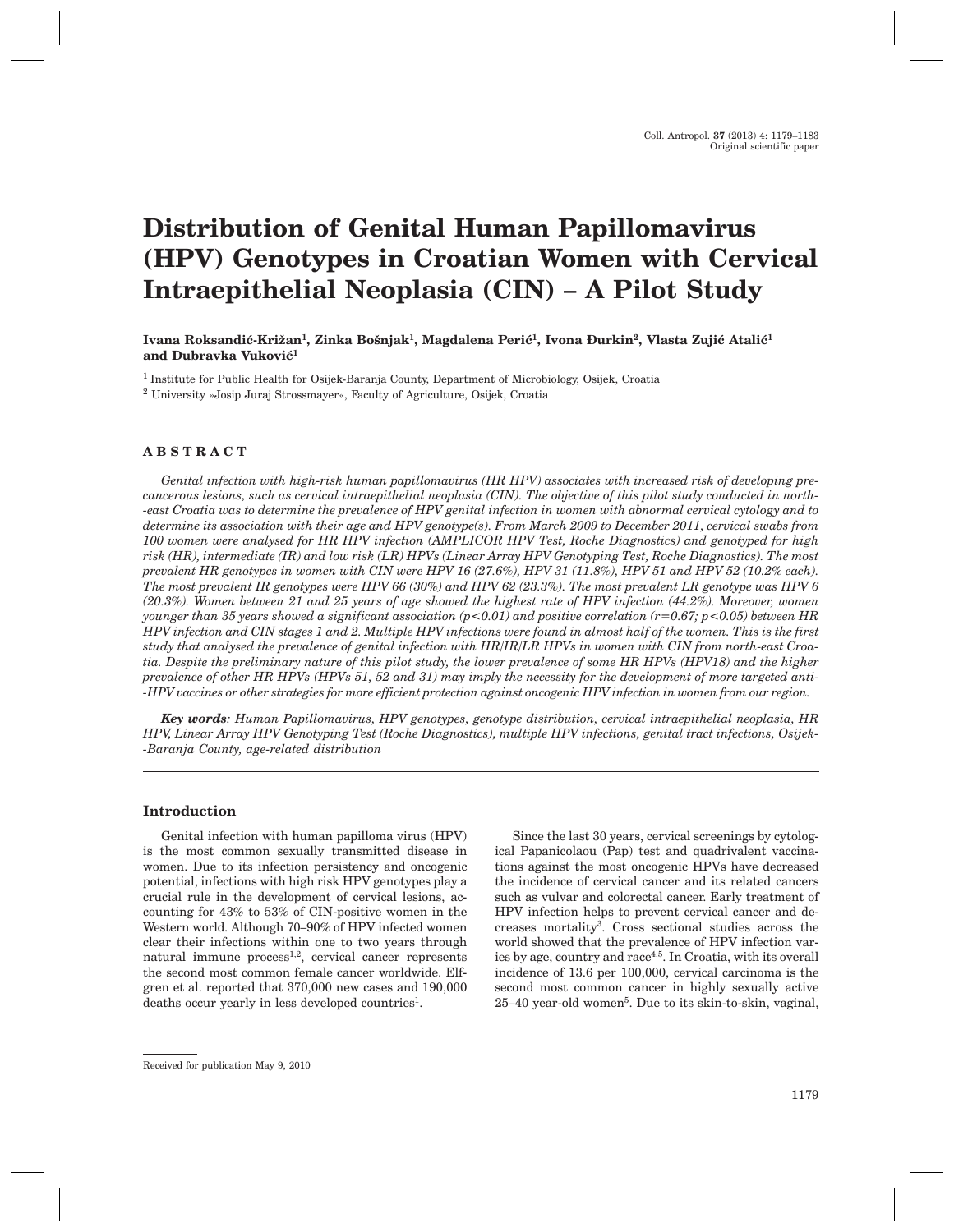oral and sexual transmission and often asymptomatic nature, HPV infection spreads easily among young popu $lation<sup>1</sup>$ .

According to phylogenetic differences and relative risk for HPV-related progression to cervical dysplasia, HPV genotypes are classified into 3 subtypes:

- HR HPV (high-risk HPV): 16, 18, 31, 33, 35, 39, 45, 51, 52, 56, 58, 59, 68, 82, 73;
- IR HPV (intermediate-risk HPV): 26, 40, 53, 54, 55, 61, 62, 64, 66, 67, 70, 83;
- LR HPV (low risk HPV): 6, 11, 42, 43, 44, 81, 84, CP6108.

The aims of this pilot study were to determine the distribution of HR/IR/LR HPV genotypes, their association with age and CIN stages, and the age-related prevalence of single and multiple HPV infections in women from Osijek-Baranja County diagnosed with CIN.

#### **Material and Methods**

## *Study population*

From March 2009 to December 2011, cervical swabs from 100 symptomatic women were provided by gynecologist offices from the Osijek-Baranja County. Collection of cervical specimens was performed according to the AMPLICOR HPV test instructions (Roche Diagnostics, Germany). All women were referred to our department by their general practitioners or gynaecologists and the information about their CIN was obtained from gynecologist's questionnaires. All study participants gave informed consent and the Ethics Committee of the Institute of Public Health of the Osijek-Baranja County approved the study.

## HR HPV detection

DNA was isolated using the High Pure PCR Template Kit and analyzed for the presence of HR HPV by the AMPLICOR HPV test (Roche Diagnostics, Germany) according to the manufacturer's instructions. DNA from positive swab specimens was stored at –20 °C until subsequent HPV genotyping.

#### HR/IR/LR genotyping

The HR HPV positive cervical samples were genotyped by the Linear Array HPV Genotyping Test (Roche Diagnostics). This test detects 37 high risk (HR), intermediate risk (IR) and low risk (LR) HPV genotypes (HPV 6, 11, 16, 18, 26, 31, 33, 35, 39, 40, 42, 45, 51, 52, 53, 54, 55, 56, 58, 59, 61, 62, 64, 66, 67, 68, 69, 70, 71, 72, 73, 81, 82, 83, IS39 and CP6108). It is based on the Polymerase Chain Reaction (PCR)-based amplification of polymorphic L1 region, hybridization to the HPV probes and colorimetric visualisation. As internal control, test amplifies beta-globin gene to asses cellular adequacy, extraction and amplification for each processed specimen.

### *Statistical analysis*

Women were classified according to their age (under 20, 21–25, 26–30, 31–35, 36–40 and above 40 years) and

Pap smear status (CIN1-3). Prevalence of HR/IR/LR HPV genital infection and association with CIN stages were analyzed by chi-square and Spearman's correlation rank tests (Figures 1, 2 and 3). The prevalence of multiple and single HPV infections according to age was analyzed by Fisher exact test (Figure 4). Statistica 8.0 software was used for all calculations (StatSoft).

## **Results**

## *Prevalence of HR, IR and LR HPV genotypes*

HPV 16 was the most prevalent HR HPV genotype (27.6%), followed by HPVs 31 (11.8%), 51 and 52 (10.2% each), 18 (7.1%), 39 (6.3%), 56 and 59 (5.5% each), 58 (4.7%), 33 (3.9%), 45 and 68 (2.4% each), 35 (1.6%), and 82 (0.8%). HPV 66 was the most prevalent IR HPV genotype (30%), followed by HPVs 62 (23.3%), 53 and 61 (16.7% each), and 54, 55, 70, and 83 (3.3 % each). HPV 6 was the most prevalent LR HPV genotype (20.3%), followed by HPVs 42 and CP 6108 (25% each), and 81 and 84 (20% each) (results not shown).

## *HPV prevalence according to CIN and age*

HR HPV infection significantly associated with CIN stages 1 and 2 ( $p < 0.01$ ) as shown by the  $\gamma^2$ -test (Figure 1). Moreover, there was a positive correlation between HR HPV cervical infections and CIN 1 and 2 (Spearman's correlation coefficient  $r=0.67$ ;  $p<0.05$ ). On the other hand, no significant association was detected between: i) HR HPV infection and CIN 3; ii) IR HPV genital infection and CIN stages 2 and 3; iii) LR HPV genital infection and any CIN stage (Figures 2 and 3). Using the



*Fig. 1. Distribution of HR HPV genotypes according to CIN.*



*Fig. 2. Distribution of IR HPV according to CIN.*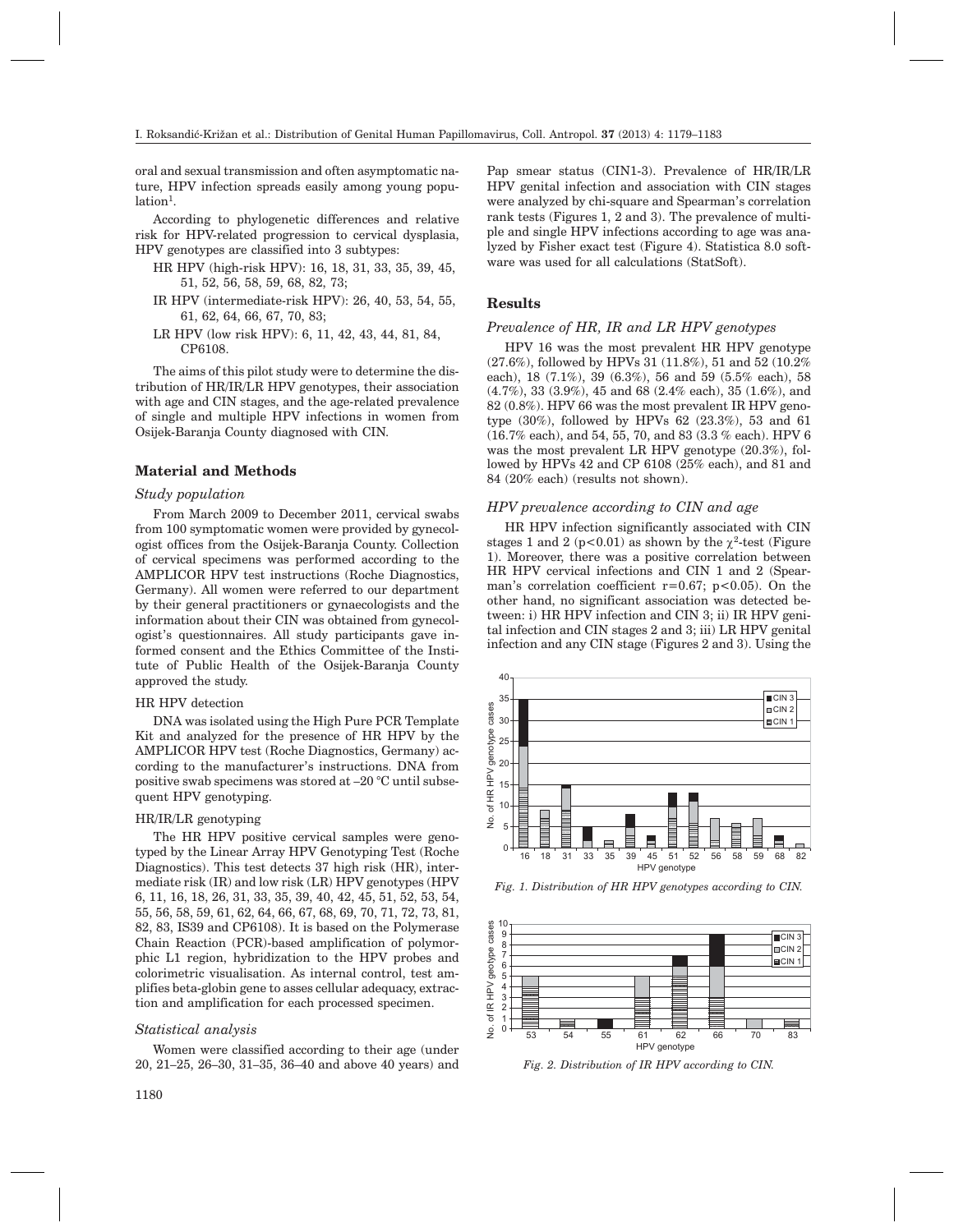

*Fig. 3. Distribution of LR HPV according to CIN.*

Spearman's rank test, no correlation was detected between genital infections with IR/LR HPVs and CIN.

CIN in women younger than 35 years showed a significant association with HR HPV infection  $(p<0.01)$ . CIN in women older than 36 did not significantly associated with HR HPV. Moreover, women younger than 30 years had a significantly higher prevalence of IR HPV infection  $(p<0.01)$ .

## *Prevalence of single and multiple HPV infections according to age*

Out of 100 women diagnosed with CIN, 57% of them were infected with a single HPV genotype and 43% of them with multiple HPV genotypes. Figure 4 shows that single HPV infections were mostly prevalent in 26–30 and 21–25 year old women (15.2% and 14.1%, respectively), followed by women between 30 and 35 years and older than 40 (8.1% each), women younger than 20 (6.1%), and 36–40 years old women (5.1%).



Age groups (years) *Fig. 4. Multiple and single HPV infections according to age.*

Multiple HPV infections were most prevalent in 21– 25 year old women (19.2%) but less common in other age categories. There, 8.1% of 31–35 year old women, 7.1% of 26–30 year old women, 6.1% of women younger than 20, 2% of women older than 40, and 1% of 36–40 year old women were infected with two or more HPV types (Figure 4).

# **Discussion**

## *HR HPV*

In this pilot study of 100 women with CIN from north-east Croatia, the two most common high risk HPV genotypes were HPVs 16 and 31 (28% and 12%, respectively). Both genotypes significantly associated with CIN1 and CIN2  $(p<0.01$  each) but not with CIN3. The latter may be due to the low number of study participants with severe dysplasia (CIN3). Similar prevalence of HPV 16 and 31 was reported in two studies from Italy6 and Spain3. The prevalence of HPV 31 in our study population (12%) was however higher than in women with CIN from Brazil<sup>7</sup>, Canada<sup>8,9</sup>, and the USA<sup>10</sup> (10%, 3% and 7%, respectively).

Contrary to the world-wide epidemiological studies $11$ and reports from Brazil<sup>7</sup>, Iran<sup>12</sup>, and the USA<sup>10</sup> (46%, 12% and 13%, respectively), the prevalence of HPV 18 in our study population was low (7.1%) but similar to some European countries $12-26$ . Although this difference in the prevalence of HPV 18 may be caused not only by different sensitivities of PCR-based tests used for HPV genotyping, but also due to different stages of cervical dysplasia in tested study populations. Indeed, a clinical study from northern Croatia (Istra) detected a higher prevalence of HPV 18 in women with invasive adenocarcinoma and adenocarcinoma in situ $14$ .

The prevalence of high risk HPV 52 in our study (10.2%) was higher than in women with CIN from the nearby regions such as Split-Dalmatia County<sup>13</sup> and neighbouring Slovenia<sup>15</sup> (1.4% and 5%, respectively). The prevalence of high risk HPV51 in our study (10.2 %) was similar to that in women with CIN1 from Canada  $(13\%)^{16}$  and the USA  $(12\%)^{17}$ , higher than in Spain<sup>3</sup> and Brazil<sup>7</sup> (7% and 3%, respectively) but lower than in women from Italy (37%)4.

At this point, it remains unclear whether the afore- -mentioned discrepancies in the prevalence of certain HR HPVs reflect the »true« region- or race-specific differences and not just a consequence of different sensitivities of HPV detection methodologies. We find nevertheless interesting that the prevalence of oncogenic HPV 18 in women with CIN from our County was lower than expected. On the other hand, some oncogenic HPVs (HPVs 31, 51 and 52) in our study population were more frequent than in reports from other regions/countries. This may suggest a need for a more specific anti-HPV vaccine in order to achieve some protection against high grade cervical disease although currently available quadrivalent vaccine shows cross protective effect on precancerous lesions and carcinoma in situ caused by oncogenic HPV types other than vaccine strains $^{22}$ .

#### *IR HPV*

The most prevalent intermediate risk HPV in our region was HPV 66 (30%), similarly to reports from Tanzania<sup>21</sup> (16%), Spain<sup>3</sup> (9%), and Canada<sup>23</sup> (5%). However, this genotype was not found in Italy<sup>6</sup> and Slovenia<sup>15</sup> and was very low in women from the USA10 (1.1%). Whether this difference is due to different hybridization specificities and/or cross-reactivity to other genotypes remains to be elucidated. Since HPV 66 is often detected in symptomatic women with multiple HPV infections but is rarely found in women with cancer<sup>24,25</sup> and single HPV66 infection, it may not be a strong contributing factor in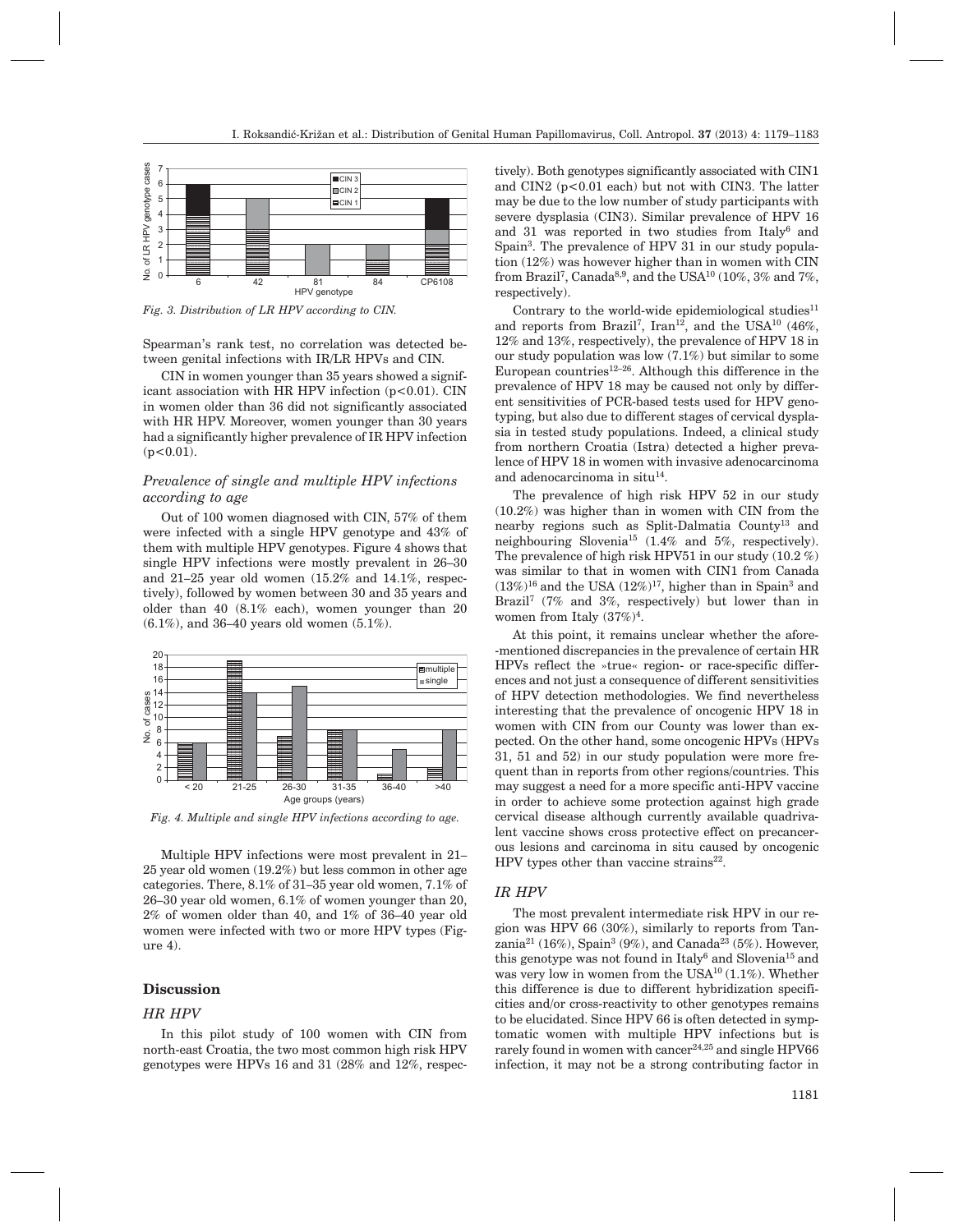the development of cervical cancer<sup>23</sup>. Other IR genotypes that were observed in women from our study were HPVs 62, 53, and 61 (23%, 17%, 17%, respectively). Interestingly, HPVs 62 and 61 were not detected in women from Spain<sup>3</sup>. Finally, we found no significant association between IR HPV infection and CIN grades 2 and 3.

#### *LR HPV*

With a slight predominance of HPV6, the prevalence of the most common LR HPVs (6, 42, CP1208, 81, 84) in our study population was comparable (30%, 25%, 25%, 20%, 20%). A similar predominance of HPV6 was reported in women with CIN from Brazil  $(24\%)^7$ . On the contrary, a study from Tanzania $21$  reported a strong predominance of HPV 81 and 84 genotypes (28% each). As expected, we detected no significant association between LR HPV infection and CIN.

## Age-specific distribution of HR HPV in women with CIN

A recent Croatian study reported that 55–60% of women younger than 30 with cervical dysplasia show a significantly higher prevalence of HR HPV infection<sup>26,27</sup>. We also observed a significant association between CIN and HR HPV infection(s) in women younger than 35. This may be due to more frequent and/or less protected (no condom) sexual activity of younger women, intercourse with uncircumcised men and history of herpes simplex virus or Chlamydia infections<sup>28,29</sup>. For example, Ljubojević et al. reported that the usage of oral contraceptives associated with less frequent usage of condoms. Similar tendency was reported for women with more than 4 lifetime sexual partners and those whose partners had more than 16 female partners<sup>26</sup>.

No association between HR HPV infection and CIN in our study participants older than 36 may be explained by their decreased sexual activity, lower number of sexual partners and possible clearance of HR HPV infection(s). HPV status and the number of lifetime sexual partners,

#### **REFERENCES**

1. ELFGREN K, JACOBS M, WALBOOMERS JMM, MEIJER CJLM, DILNER J, Obstet Gynecol, 100 (2002) 956. — 2. HO GY, BIERMAN R, BEARDSSLEY L, CHANG CJ, BURK RD, N Engl J Med, 338 (1998) 423. DOI: 10.1056.NEJM199802123380703. — 3. MATEOS LINDEMANN ML, CALVO JMS, DE ANTONIO JC, SANZ I, DIAZ E, RUBIO MD, DE LA MORENA ML, Advances in Preventive Medicine, (2011) 4. DOI: 10. 4061/2011/269468. — 4. MONSONEGO J, BOHBOT M, POLLINI G, KRAWEC C, VINCENT C, MERIGNARGUES I, HAROUN F, SEDNA-OUI P, MONFORD L, DACGEZ R, SYRJANEN K, Gynaecol Oncol, 99  $(2005)$  160. DOI: 1016/j.ygyno.2005.05.030. - 5. HADŽISEJDIĆ I, ŠI-MAT M, BOSAK A, KRAŠEVIĆ M, GRAHOVAC B, Coll Antropol. 30 (2006) 879. — 6. PIANA A, SOTGIU G, CASTIGLIA P, PISCHEDDA S, COCCUZZA C, CAPOBIANCO G, MARRAS V, DESSOLE S, MURESU E, BMC Public Health, 11 (2011) 785. DOI: 10.1186/1471-2458-11-785. — 7. PITTA DR, SARIAN LO, CAMPOS EA, RABELO-SANTOS SH, SYRJA-NEN K, DERCHAIN SF, Sao Paulo Med J, 127 (2009) 122. — 8. PUBLIC HEALTH AGENCY OF CANADA, THE NATIONAL ADVISORY COM-MITTEE ON IMMUNIZATION, Canada Communicable Disease Report: Update on Human Papillomaviruses (HPV), Vaccines, 38 (2012) 1. — 9. MONEY D, PROVENCHER D, JOGC, 29 (2007) S7. — 10. WHEELER C, HUNT WC, JOSTE NE, KEY CR, QUINT WEV, CASTLE PE, J Natl Canas well as choosing male partners who have previously had less than 16 other female sexual partners were strong predictors of CIN regression $26$ .

Age-specific distribution of single and multiple HPV infections in women with CIN

Similarly to the recent study of women from Osijek- -Baranya County<sup>30</sup>, we also observed multiple HPV infections in our study participants. Five percent of cervical swabs were infected with more than 5 different HPVs, whereas 46% of swabs showed concurrent infections with several HPV genotypes. The rate of multiple infections was however lower than that in women with CIN from the USA  $(66\%)^{2,31}$ . As expected, we also found that the highest rate of multiple HPV infections occurred in women younger than 30. When compared to our study population, Danish women with CIN2/3 in the same age category had a higher rate of multiple infection (30 *vs*.  $61\%)^{25}$ .

There are several limitations to this study: i) low number of cases with high grade cervical dysplasia (CIN2, 3) and CIS; ii) unknown medical history of previous genital infections; iii) disproportion between younger and older study participants. Nevertheless, the results presented here are useful in designing future prospective case-control studies and better prevention methods against acquiring HR HPV infection.

#### **Conclusion**

This pilot study of 100 women with CIN from north- -east Croatia showed that cervical HR HPV infections associated with CIN. The highest prevalence of multiple HPV infection was detected in young women (21–25 year old). HPV genotypes distribution (HPV16, HPV18, and 31) was very similar to distribution obtained by others. Contrary, HR HPV52 prevalence in women with CINs was significantly higher.

cer Inst, 101 (2009) 475. DOI: 10.1093/jnci/djn510. — 11. WILEY D, MA-SONGSONG E, Obstet Gynecol Surv, 61 (2006) S3. DOI: 10.1097/01.ogx. 0000221010.82943.8c. — 12. GHAFFARI SR, SABOKBAR T, MOLLHA-JIAN H, DASTAN J, RAMEZANZADEH F, ENSANI F, YARANDI F, MOUSAVI-JARRAHI A, MOHAGHEGHI MA, Asian Pacific J Cancer Prev,  $7(2006)$  529. — 13. KALITERNA V, ANĐELOVIĆ Š, PEJKOVIĆ L, DRMIŠ HOFMAN L, Coll Antropol, 31 (2007) 79. - 14. HADŽISEJDIC I, KRAŠEVIĆ M, HALLER H, GRAHOVAC B, Coll Antrop, 31 (2007) 97. -15. JANČAR N, KOCJAN B, POLJAK M, LUNAR M, BOKAL M, Eur J Obstetrics & Gynecology and Reproductive Biology, 2 (2009) 184. DOI: 10.1016/j.ejogrb.2009.04.030. — 16. CLIFFORD GM, RANA RK, FRAN-CESCHI S, SMITH JS, GOUGH G, PIMENTA JM, Cancer Epidemiol Biomarkers Prev, 14 (2005) 1157. DOI: 10.1158/1055-9965.epi-04-0812. — 17. CASTLE PE, Am J Epidemiol, 168 (2008) 138. DOI: 10.1093/aje/ kwn037. — 18. GISSMAN L, MÜLLER M, Coll Antrop, 31 (2007) 113. — 19. GRCE M, MATOVINA M, MILUTIN-GAŠPAREV N, SABOL I, Coll Antropol, 34 (2010) 731. — 20. GUO M, LIN CY, GONG Y, COGDELL D, ZHANG W, LIN E, SNEIGE N, Mod Pathol, 21 (2008) 1037. — 21. VIDAL AC, MURPHY SK, HERNANDEZ BY, VASQUEZ B, BARTLETT JA, ONEKO O, MLAY P, OBURE J, OVERCASH F, SMITH JS, VAN DER KOLK, HOYO C, Infectious Agent and Cancer, 6 (2011) 20. DOI: 10.1186/